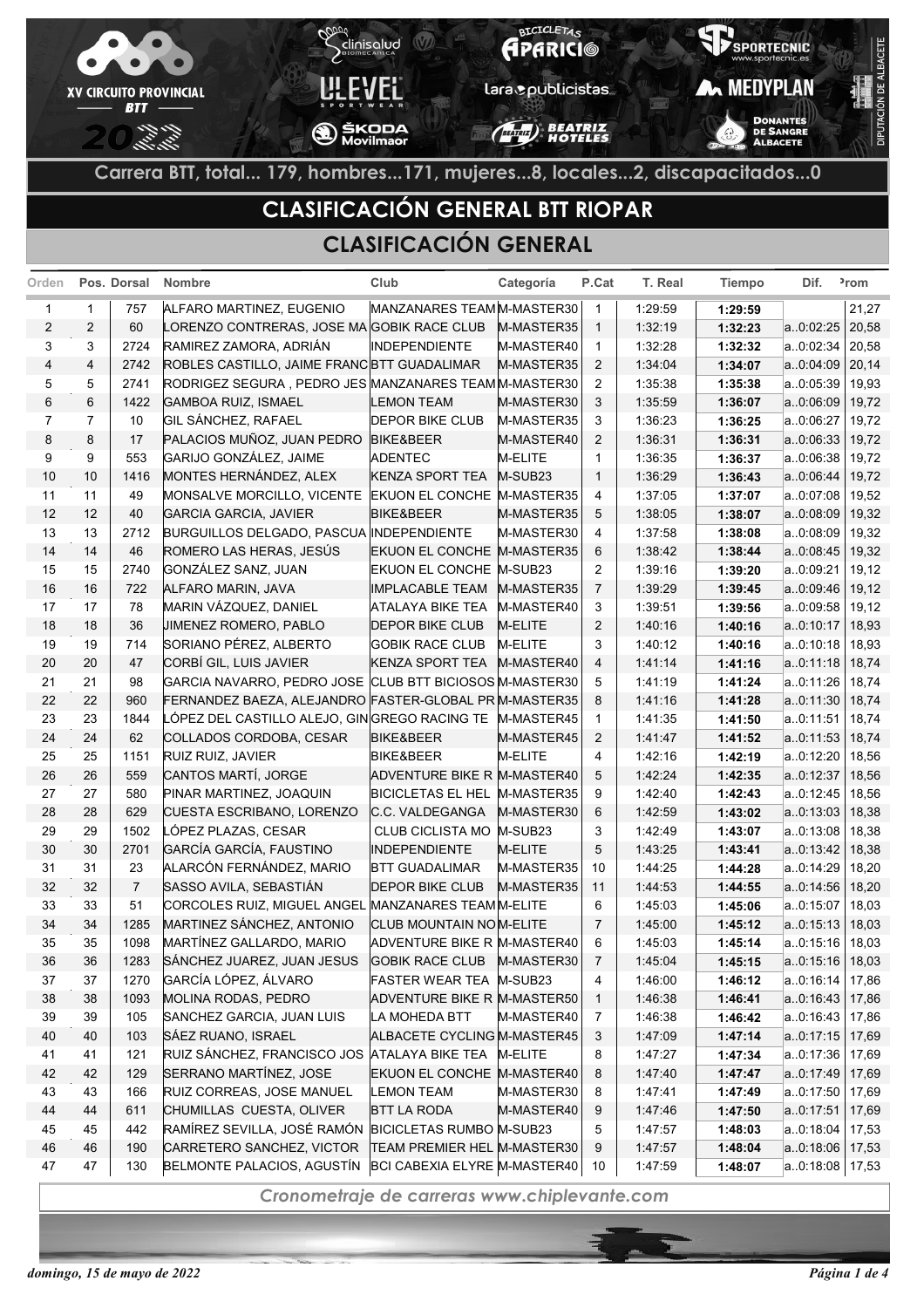

## **CLASIFICACIÓN GENERAL BTT RIOPAR**

### **CLASIFICACIÓN GENERAL**

| Orden |    | Pos. Dorsal | <b>Nombre</b>                                           | Club                        | Categoría  | P.Cat          | T. Real | <b>Tiempo</b> | Dif.      | <sup>2</sup> rom |
|-------|----|-------------|---------------------------------------------------------|-----------------------------|------------|----------------|---------|---------------|-----------|------------------|
| 48    | 48 | 42          | NAVARRO PEREZ, JOSE LUIS                                | <b>KENZA SPORT TEA</b>      | M-MASTER50 | 2              | 1:48:14 | 1:48:16       | a.0:18:18 | 17,53            |
| 49    | 49 | 1436        | <b>GARCIA NAVARRO, MARCOS</b>                           | MANZANARES TEAMM-SUB23      |            | 6              | 1:48:30 | 1:48:34       | a0:18:35  | 17,53            |
| 50    | 50 | 135         | APARICIO MILLA, MIGUEL ANGEL                            | COINBROKER ESPA M-MASTER30  |            | 10             | 1:49:17 | 1:49:22       | a.0:19:24 | 17,37            |
| 51    | 51 | 89          | GARCIA-PEÑAS JAEN, JOSE DAVI BIKE&BEER                  |                             | M-MASTER35 | 12             | 1:49:30 | 1:49:33       | a.0:19:35 | 17,37            |
| 52    | 52 | 1107        | MUÑOZ LÓPEZ, CHRISTIAN                                  | ADVENTURE BIKE R M-MASTER30 |            | 11             | 1:49:21 | 1:49:34       | a.0:19:36 | 17,37            |
| 53    | 53 | 2708        | RÍOS ORTIZ, MARIO                                       | <b>MTB GUARDAMAR</b>        | M-ELITE    | 9              | 1:49:22 | 1:49:36       | a.0:19:37 | 17,37            |
| 54    | 54 | 2714        | SORIA ALCANTUD, ALVARO                                  | P.C. CONTRAVIENT            | M-MASTER30 | 12             | 1:49:53 | 1:50:08       | a.0:20:09 | 17,21            |
| 55    | 55 | 460         | ALARCON MUÑOZ, CONRADO                                  | <b>BIKE&amp;BEER</b>        | M-MASTER40 | 11             | 1:50:17 | 1:50:27       | a.0:20:28 | 17,21            |
| 56    | 56 | 73          | LÓPEZ TOMÁS, FERNANDO                                   | ALCARAZ BTT PEÑA M-MASTER45 |            | 4              | 1:50:23 | 1:50:29       | a.0:20:30 | 17,21            |
| 57    | 57 | 180         | CHILLERÓN ANDRÉS, ALFONSO                               | <b>BTT LOS DESPISTA</b>     | M-MASTER50 | 3              | 1:50:29 | 1:50:38       | a.0:20:39 | 17,21            |
| 58    | 58 | 2716        | MARTINEZ PAYA, DAVID                                    | <b>BTT LOS GAVILANE</b>     | M-MASTER35 | 13             | 1:50:38 | 1:50:54       | a0:20:56  | 17,21            |
| 59    | 59 | 1533        | MARIN VAZQUEZ, FRANCISCO JO ATALAYA BIKE TEA            |                             | M-MASTER35 | 14             | 1:51:00 | 1:51:17       | a.0:21:19 | 17,05            |
| 60    | 60 | 90          | ZÚÑIGA RICO, DAVID                                      | LA PURISIMA TEAM            | M-MASTER30 | 13             | 1:52:16 | 1:52:20       | a.0:22:22 | 16,90            |
| 61    | 61 | 1121        | SÁNCHEZ BALLESTER, ANTONIO                              | <b>ATALAYA BIKE TEA</b>     | M-MASTER30 | 14             | 1:52:14 | 1:52:25       | a.0:22:27 | 16,90            |
| 62    | 62 | 1102        | GARCIA URUEÑA, ALFONSO                                  | ADVENTURE BIKE R M-MASTER40 |            | 12             | 1:52:30 | 1:52:47       | a.0:22:48 | 16,90            |
| 63    | 63 | 120         | ALFARO SANCHEZ, EMILIO JOSE INDEPENDIENTE               |                             | M-MASTER40 | 13             | 1:52:43 | 1:52:49       | a.0:22:50 | 16,90            |
| 64    | 64 | 1120        | MOLINA SÁNCHEZ, VICTOR                                  | <b>ATALAYA BIKE TEA</b>     | M-MASTER35 | 15             | 1:52:36 | 1:52:49       | a.0:22:50 | 16,90            |
| 65    | 65 | 2739        | PORTUGUES RODENAS, ROBERT MACANBIKES                    |                             | M-MASTER35 | 16             | 1:52:57 | 1:53:13       | a.0:23:15 | 16,75            |
| 66    | 66 | 2718        | LOPEZ GONZÁLEZ, VICTOR                                  | <b>INDEPENDIENTE</b>        | M-MASTER35 | 17             | 1:53:12 | 1:53:24       | a.0:23:26 | 16,75            |
| 67    | 67 | 841         | AZNAR ESCLAPEZ, FRANCISCO                               | <b>INDEPENDIENTE</b>        | M-MASTER40 | 14             | 1:53:19 | 1:53:34       | a.0:23:35 | 16,75            |
| 68    | 68 | 2711        | GARCÍA PEÑA, JAVIER                                     | CLUB JUMILLA BTT            | M-MASTER30 | 15             | 1:53:53 | 1:54:11       | a.0:24:13 | 16,61            |
| 69    | 69 | 69          | AROCAS MUÑOZ, FRANCISCO VI                              | ARTE BICIS C.C.             | M-MASTER40 | 15             | 1:54:09 | 1:54:14       | a.0:24:15 | 16,61            |
| 70    | 70 | 749         | LUCAS PEREZ, DANIEL                                     | LA PURISIMA TEAM            | M-MASTER30 | 16             | 1:54:11 | 1:54:15       | a.0:24:17 | 16,61            |
| 71    | 71 | 395         | <b>GRANDE TERCERO, ALVARO</b>                           | ARTE BICIS C.C.             | M-SUB23    | $\overline{7}$ | 1:54:24 | 1:54:30       | a.0:24:32 | 16,61            |
| 72    | 72 | 2706        | MUÑOZ BARBA, JOAQUIN                                    | <b>INDEPENDIENTE</b>        | M-ELITE    | 10             | 1:54:17 | 1:54:36       | a.0:24:37 | 16,61            |
| 73    | 73 | 1159        | LÓPEZ VALIENTE, JUAN CARLOS                             | <b>BTT ALATOZ</b>           | M-MASTER45 | 5              | 1:54:31 | 1:54:36       | a0:24:37  | 16,61            |
| 74    | 74 | 2737        | BARRANCOS SALAS, ANTONIO A RAZZA CYCLING                |                             | M-MASTER55 | $\mathbf{1}$   | 1:54:25 | 1:54:36       | a.0:24:37 | 16,61            |
| 75    | 75 | 128         | SÁNCHEZ RODRÍGUEZ, ARMAND                               | <b>EKUON EL CONCHE</b>      | M-MASTER40 | 16             | 1:54:52 | 1:55:01       | a.0:25:02 | 16,46            |
| 76    | 76 | 602         | GÓMEZ MARTÍNEZ, JOSÉ                                    | <b>BTT ALATOZ</b>           | M-MASTER40 | 17             | 1:56:11 | 1:56:15       | a.0:26:16 | 16,32            |
| 77    | 77 | 1316        | VIVAS CARRETERO, FRANCISCO                              | <b>INDEPENDIENTE</b>        | M-MASTER45 | 6              | 1:56:51 | 1:56:54       | a0:26:56  | 16,32            |
| 78    | 78 | 2722        | ROMÁN PUCHE, ALEJANDRO                                  | LA PURISIMA TEAM            | M-MASTER35 | 18             | 1:56:57 | 1:57:12       | a.0:27:14 | 16,18            |
| 79    | 79 | 536         | LOZANO ÁLVAREZ, JOSÉ                                    | <b>CLUB CICLISTA MO</b>     | M-MASTER30 | 17             | 1:56:56 | 1:57:13       | a.0:27:14 | 16,18            |
| 80    | 80 | 1300        | GARCÍA URUEÑA, ANTON                                    | <b>CLUB JUMILLA BTT</b>     | M-MASTER45 | 7              | 1:57:00 | 1:57:17       | a.0:27:19 | 16,18            |
| 81    | 81 | 224         | LÓPEZ PALAZÓN, MIGUEL                                   | BICICLETAS RUMBO M-MASTER+  |            | $\mathbf{1}$   | 1.57:12 | 1:57:20       | a.0:27:22 | 16,18            |
| 82    | 82 | 192         | AGRAZ LOPEZ, FRANCISCO                                  | <b>ADENTEC</b>              | M-MASTER50 | 4              | 1:57:45 | 1:57:53       | a.0:27:55 | 16,18            |
| 83    | 83 | 198         | CALERO CERDAN, JUAN CARLOS BICICLETAS APARIC M-MASTER35 |                             |            | 19             | 1:57:45 | 1:57:53       | a.0:27:54 | 16,18            |
| 84    | 84 | 154         | MARTÍNEZ IBÁÑEZ, JUAN MIGUEL LA PURISIMA TEAM           |                             | M-MASTER45 | 8              | 1:57:59 | 1:58:06       | a.0.28.08 | 16,04            |
| 85    | 85 | 513         | ORTUÑO MUÑOZ, PABLO                                     | LA PURISIMA TEAM            | M-SUB23    | 8              | 1:57:56 | 1:58:06       | a0:28:08  | 16,04            |
| 86    | 86 | 181         | GONZALEZ LOSADA, ADRIAN                                 | TEAM PREMIER HEL M-ELITE    |            | 11             | 1:58:03 | 1:58:11       | a0:28:12  | 16,04            |
| 87    | 87 | 750         | AZORIN MUÑOZ, SERGIO                                    | LA PURISIMA TEAM            | M-ELITE    | 12             | 1:57:59 | 1:58:11       | a0:28:13  | 16,04            |
| 88    | 88 | 516         | <b>VILLENA RODRIGUEZ, JAVIER</b>                        | BICICLETAS EL HEL M-SUB23   |            | 9              | 1:58:05 | 1:58:14       | a.0:28:16 | 16,04            |
| 89    | 89 | 2710        | BENITEZ TEVAR, JUAN CARLOS                              | <b>INDEPENDIENTE</b>        | M-MASTER30 | 18             | 1:58:12 | 1:58:29       | a0.28.31  | 16,04            |
| 90    | 90 | 2715        | VAZQUEZ LUCAS, JAVIER                                   | <b>INDEPENDIENTE</b>        | M-MASTER30 | 19             | 1:58:19 | 1:58:36       | a.0.28:37 | 16,04            |
| 91    | 91 | 2736        | SÁNCHEZ TÉBAR, FRANCISCO                                | RAZZA CYCLING               | M-MASTER55 | $\overline{2}$ | 1:58:46 | 1:58:56       | a0:28:57  | 16,04            |
| 92    | 92 | 1636        | SANTOS MATEO, ALEJANDRO                                 | <b>CLUB JUMILLA BTT</b>     | M-MASTER30 | 20             | 1:58:41 | 1:58:58       | a0:28:59  | 16,04            |
| 93    | 93 | 2733        | ALDEGUER ALDEGUER, DAVID                                | <b>MTB GUARDAMAR</b>        | M-MASTER45 | 9              | 1:58:43 | 1:58:59       | a0:29:00  | 16,04            |
| 94    | 94 | 1117        | LÓPEZ NARRO, DOMINGO                                    | ARTE BICIS C.C.             | M-MASTER45 | 10             | 1:58:47 | 1:59:03       | a.0:29:05 | 15,91            |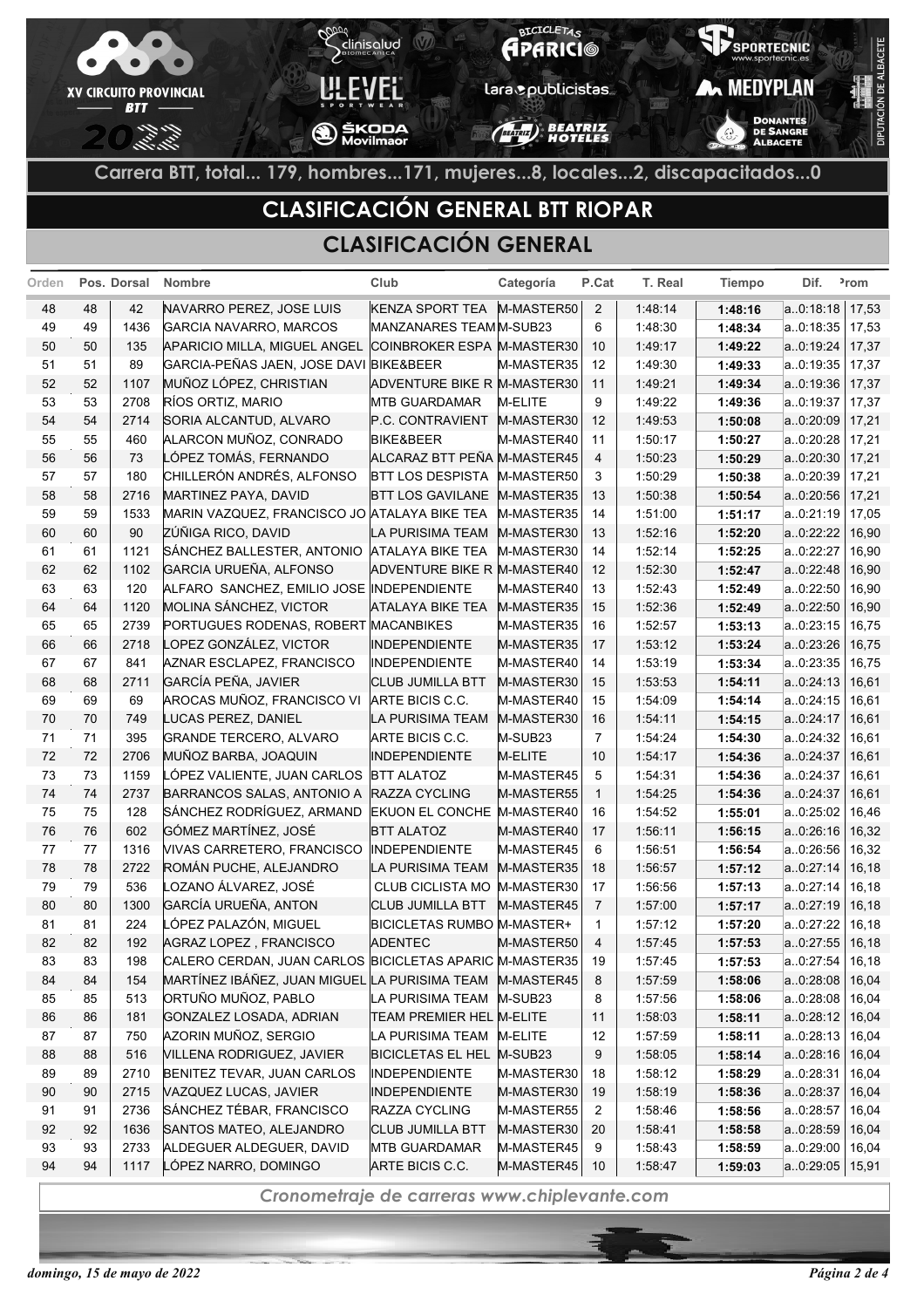

## **CLASIFICACIÓN GENERAL BTT RIOPAR**

#### **CLASIFICACIÓN GENERAL**

| Orden      |            | Pos. Dorsal | <b>Nombre</b>                                                                                                     | Club                               | Categoría  | P.Cat          | T. Real | Tiempo  | Dif.                   | <sup>2</sup> rom |
|------------|------------|-------------|-------------------------------------------------------------------------------------------------------------------|------------------------------------|------------|----------------|---------|---------|------------------------|------------------|
| 95         | 95         | 561         | MORENO BERNAL, JOSE JUAN                                                                                          | ADVENTURE BIKE R M-MASTER35        |            | 20             | 1.59.05 | 1:59:17 | a.0:29:18              | 15,91            |
| 96         | 96         | 160         | MARTINEZ GRACIA, EMILIO JUAN DEPOR BIKE CLUB                                                                      |                                    | M-MASTER45 | 11             | 1:59:19 | 1:59:28 | a0:29:29               | 15,91            |
| 97         | 97         | 1110        | CARCELEN AVELLANEDA, JAVIER ADVENTURE BIKE R M-ELITE                                                              |                                    |            | 13             | 1:59:52 | 2:00:05 | a.0:30:06              | 15,78            |
| 98         | 98         | 214         | MARTINEZ HERNANDEZ, JUAN FR ULEVEL TEAM                                                                           |                                    | M-MASTER+  | 2              | 2:00:07 | 2:00:14 | a. 0:30:16             | 15,78            |
| 99         | 99         | 1062        | SORIA AYUSO, RICARDO                                                                                              | TEAM PREMIER HEL M-MASTER35        |            | 21             | 2:00:20 | 2:00:38 | a.0:30:40              | 15,78            |
| 100        | 100        | 1363        | CARRILLO GAY, FERNANDO                                                                                            | LA PURISIMA TEAM                   | M-MASTER35 | 22             | 2:01:30 | 2:01:45 | a.0.31:47              | 15,64            |
| 101        | 101        | 2730        | CARRILLO CARBONELL, JOSÉ JO                                                                                       | <b>C.C MOLINENSE</b>               | M-MASTER45 | 12             | 2:02:34 | 2:02:44 | a.0:32:45              | 15,52            |
| 102        | 102        | 2729        | SÁNCHEZ SÁNCHEZ, JOSE DOMI                                                                                        | <b>INDEPENDIENTE</b>               | M-MASTER45 | 13             | 2:03:30 | 2:03:53 | a.0.33.55              | 15,39            |
| 103        | 103        | 881         | CANTERO MANCEBO, CARLOS                                                                                           | <b>INDEPENDIENTE</b>               | M-MASTER30 | 21             | 2:04:41 | 2:05:01 | a.0:35:02              | 15,14            |
| 104        | 104        | 178         | MILAN ARELLANO, AIDA                                                                                              | <b>BICICLETAS RUMBO F-MASTER55</b> |            | $\overline{1}$ | 2:04:55 | 2:05:02 | a0:35:03               | 15,14            |
| 105        | 105        | 112         | ESCOBAR MARIN, MARIANO                                                                                            | BICICLETAS RUMBO M-MASTER+         |            | 3              | 2:04:55 | 2:05:02 | a.0:35:03              | 15,14            |
| 106        | 106        | 88          | RAMÍREZ SIERRA, RAMÓN                                                                                             | <b>BICIALMUERZO</b>                | M-MASTER45 | 14             | 2:04:57 | 2:05:03 | a.0.35.04              | 15,14            |
| 107        | 107        | 134         | PEREZ MOLINA, ANGEL LUCIANO DEPOR BIKE CLUB                                                                       |                                    | M-MASTER50 | 5              | 2:04:53 | 2:05:03 | a.0:35:04              | 15,14            |
| 108        | 108        | 187         | CRUZ GARCÍA, JESÚS                                                                                                | ALBACETE CYCLING M-MASTER+         |            | 4              | 2:07:47 | 2:07:52 | a.0.37.54              | 14,91            |
| 109        | 109        | 123         | QUESADA RODRÍGUEZ, MANUEL                                                                                         | PIOVRAS TEAM.                      | M-MASTER50 | 6              | 2:07:52 | 2:08:00 | a.0:38:02              | 14,91            |
| 110        | 110        | 2717        | <b>JIMÉNEZ CASTILLO, AGUSTÍN</b>                                                                                  | <b>INDEPENDIENTE</b>               | M-MASTER35 | 23             | 2:07:49 | 2:08:06 | a.0.38.08              | 14,79            |
| 111        | 111        | 1849        | GOMEZ MOLINA, JOSE ANTONIO                                                                                        | <b>ATALAYA BIKE TEA</b>            | M-MASTER55 | 3              | 2:08:09 | 2:08:22 | a.0:38:23              | 14,79            |
| 112        | 112        | 562         | LOPEZ TERUEL, ANTONIO                                                                                             | ADVENTURE BIKE R M-MASTER35        |            | 24             | 2:08:10 | 2:08:23 | a.0.38.24              | 14,79            |
| 113        | 113        | 124         | QUINTANILLA JIMENEZ, LUIS MIG BICIALMUERZO                                                                        |                                    | M-MASTER55 | $\overline{4}$ | 2:08:19 | 2:08:26 | a.0:38:27              | 14,79            |
| 114        | 114        | 872         | MUÑOZ RONCERO, CARLOS                                                                                             | NORTHBIKE TEAM                     | M-MASTER30 | 22             | 2:08:11 | 2:08:30 | a.0.38.32              | 14,79            |
| 115        | 115        | 242         | VILLALTA SANCHEZ, VICTOR MANNORTHBIKE TEAM                                                                        |                                    | M-MASTER30 | 23             | 2:08:53 | 2:09:03 | a.0:39:04              | 14,67            |
| 116        | 116        | 303         | ORTIZ MACIÁ, JOSE LUIS                                                                                            | A.PEÑA BTT LOS TO M-MASTER40       |            | 18             | 2:09:27 | 2:09:38 | a. 0:39:39             | 14,67            |
| 117        | 117        | 618         | RODENAS MOLINA, JOSE LUIS                                                                                         | BTT POCO A POCO                    | M-MASTER35 | 25             | 2:09:23 | 2:09:40 | a. 0:39:41             | 14,67            |
| 118        | 118        | 109         | IÑIGUEZ NÚÑEZ, FRANCISCO JOS BICICLETAS EL HEL                                                                    |                                    | M-MASTER35 | 26             | 2:09:40 | 2:09:46 | a.0.39.47              | 14,67            |
| 119        | 119        | 609         | CORREIA REALISTA, PAULO JOR                                                                                       | <b>BTT LA RODA</b>                 | M-MASTER45 | 15             | 2:10:06 | 2:10:24 | a.0:40:26              | 14,56            |
| 120        | 120        | 2713        | SOTO SERRANO, JUAN ALBERTO INDEPENDIENTE                                                                          |                                    | M-MASTER30 | 24             | 2:10:09 | 2:10:27 | a0:40:29               | 14,56            |
| 121        | 121        | 1123        | GARCÍA CARRASCO, JESÚS                                                                                            | <b>ATALAYA BIKE TEA</b>            | M-ELITE    | 14             | 2:10:34 | 2:10:47 | a.0:40:49              | 14,56            |
| 122        | 122        | 2727        | PÉREZ MARTÍNEZ, FRANCISCO J                                                                                       | <b>CLUB JUMILLA BTT</b>            | M-MASTER45 | 16             | 2:10:40 | 2:10:58 | a.0.41.00              | 14,56            |
| 123        | 123        | 959         | PALAO GARCÍA, ÁLVARO                                                                                              | <b>FASTER WEAR TEA</b>             | M-SUB23    | 10             | 2:10:40 | 2:11:00 | a.0.41.02              | 14,56            |
| 124        | 124        | 2704        | MARÍN FERNÁNDEZ, JAVIER                                                                                           | <b>INDEPENDIENTE</b>               | M-ELITE    | 15             | 2:12:39 | 2:12:56 | a.0.42.58              | 14,34            |
| 125        | 125        | 2700        | OSUNA NIEVES, CHRISTIAN                                                                                           | <b>INDEPENDIENTE</b>               | M-SUB23    | 11             | 2:12:45 | 2:13:04 | a.0:43:05              | 14,23            |
| 126        | 126        | 1278        | PALAZON RODRÍGUEZ, JUAN MA                                                                                        | GEO NUTRICIÓN FA M-MASTER35        |            | 27             | 2:13:20 | 2:13:37 | a.0.43.38              | 14,23            |
| 127        | 127        | 842         | TOMÁS BERNAL, JUAN JOSÉ                                                                                           | <b>IBEROS BIKE CLUB</b>            | M-MASTER40 | 19             | 2:13:49 | 2:14:09 | a.0:44:10              | 14,13            |
| 128        | 128        | 2707        | <b>OLAYA CUARTERO, JAVIER</b>                                                                                     | <b>INDEPENDIENTE</b>               | M-ELITE    | 16             | 2:13:52 | 2:14:12 | a.0.44.14              | 14,13            |
| 129        | 129        | 2728        | CAMACHO ABELLAN, PASCUAL                                                                                          | INDEPENDIENTE                      | M-MASTER45 | 17             | 2:14:07 | 2:14:26 | a0:44:27               | 14,13            |
| 130        | 130        | 451         | CUERDA ARGÜELLO, HELIODOROHM BIKES                                                                                |                                    | M-MASTER50 | $\overline{7}$ | 2:15:33 | 2:15:46 | a.0.45.47              | 14,02            |
| 131        | 131        | 555         | PEREZ SANCHEZ, MARIO                                                                                              | ADVENTURE BIKE R M-MASTER55        |            | 5              | 2:15:50 | 2:15:59 | a. 0:46:01             | 14,02            |
| 132        | 132        | 675         | <b>BALLESTER MARTINEZ, SERGIO</b>                                                                                 | <b>CLUB JUMILLA BTT</b>            | M-MASTER30 | 25             | 2:15:41 | 2:15:59 | a.0:46:01              | 14,02            |
| 133        | 133        | 177         | CAÑAVERAS ALFARO, MANUEL                                                                                          | COINBROKER ESPA M-MASTER55         |            | 6              | 2:16:03 | 2:16:11 | a.0:46:12              | 13,92            |
| 134        | 134        | 2734        | OSUNA SANCHEZ, ENRIQUE                                                                                            | <b>INDEPENDIENTE</b>               | M-MASTER45 | 18             | 2:17:07 | 2:17:26 | a.0.47.28              | 13,82            |
| 135        | 135        | 249         | HERNÁNDEZ NOGUERO, PEDRO                                                                                          | <b>BTT GUADALIMAR</b>              | M-MASTER45 | 19             | 2:18:35 | 2:18:46 | a.0.48.47              | 13,72            |
| 136        | 136        | 876         | <b>OLAYA CUARTERO, PABLO</b>                                                                                      | <b>INDEPENDIENTE</b>               | M-MASTER30 | 26             | 2:18:42 | 2:19:03 | a.0.49:04              | 13,62            |
| 137        | 137        | 272         | RUIZ TEBAR, AMABLE                                                                                                | <b>BICICLETAS RUMBO M-MASTER55</b> |            | $\overline{7}$ | 2:19:27 | 2:19:36 | a.0:49:38              | 13,62            |
| 138        | 138        | 185         | VILLAR GARRIGOS, ALFONSI<br>FUENTES SÁNCHEZ, FRANCISCO INDEPENDIENTE                                              | FERROICE-CONTRA F-MASTER50         |            | $\mathbf{1}$   | 2:19:45 | 2:19:52 | a0:49:53               | 13,62            |
| 139        | 139        | 1742        |                                                                                                                   |                                    | M-ELITE    | 17             | 2:19:36 | 2:19:52 | a.0:49:53              | 13,62            |
| 140<br>141 | 140<br>141 | 170<br>282  | PEREZ ATENCIA, MIGUEL ANGEL ALBACETE CYCLING M-MASTER45<br>RODRÍGUEZ FERNÁNDEZ, JAVIER MANZANARES TEAM M-MASTER45 |                                    |            | 20             | 2:19:45 | 2:19:52 | a.0.49.53<br>a.0.49.54 | 13,62            |
|            |            |             |                                                                                                                   |                                    |            | 21             | 2:19:40 | 2:19:52 |                        | 13,62            |